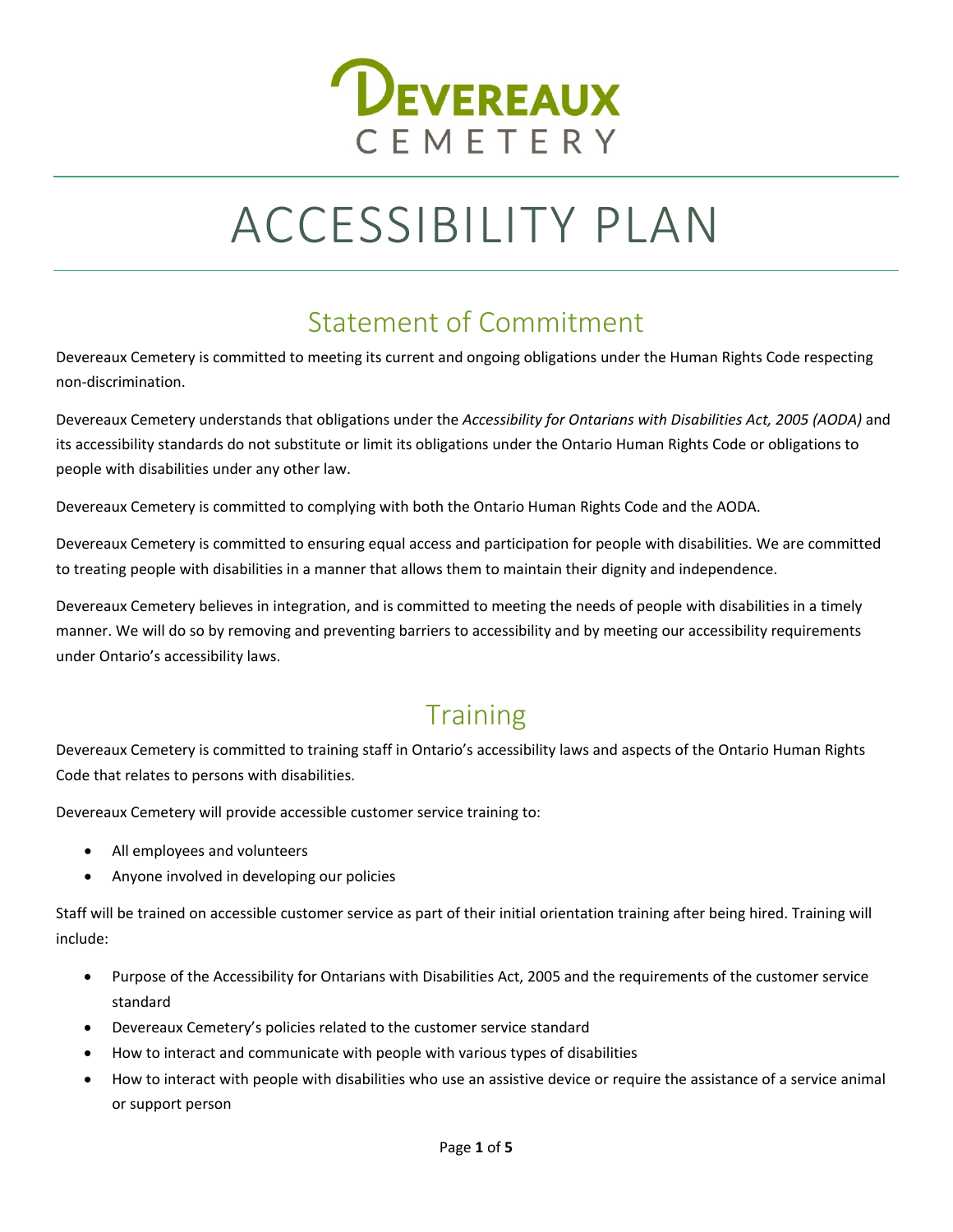• What to do if a person with a disability is having difficulty in accessing Devereaux Cemetery's services or facilities

Staff will also be trained when changes are made to our accessible customer service policies. Ongoing refresher training will be provided.

### Assistive Devices

People with disabilities may use their personal assistive device when accessing our services and facilities. In cases where the assistive device presents a significant and unavoidable safety concern or may not be permitted for other reasons, measures will be used to ensure the person with a disability can access our services or facilities.

# Information and Communications

We will communicate with people with disabilities in ways that take into account their disability. When asked, we will provide information about our organization and its services in accessible formats or with communication supports. All printed materials made available to the public are in compliance with AODA standards. Public price lists are available on our website, [www.devrereauxcemetery.ca.](http://www.devereauxcemetery.ca/)

We will also meet internationally-recognized Web Content Accessibility Guidelines 2.0 Level AA website requirements in accordance with Ontario's accessibility laws.

We will work with the person with a disability to determine what method of communication works for them.

### Service Animals

We welcome people with disabilities and their service animals. Service animals are allowed on the parts of our premises that are open to the public.

When we cannot easily identify that an animal is a service animal, our staff may ask a person to provide a letter (template, letter or form) from a regulated health professional that confirms the person needs the service animal for reasons relating to their disability.

A service animal can be easily identified through visual indicators, such as when it wears a harness or vest, or when it helps the person perform certain tasks.

A regulated health professional is defined as a member of one of the following colleges:

- College of Audiologists and Speech-Language Pathologists of Ontario
- College of Chiropractors of Ontario
- College of Nurses of Ontario
- College of Occupational Therapists of Ontario
- College of Optometrists of Ontario
- College of Physicians and Surgeons of Ontario
- College of Physiotherapists of Ontario
- College of Psychologists of Ontario
- College of Registered Psychotherapists and Registered Mental Health Therapists of Ontario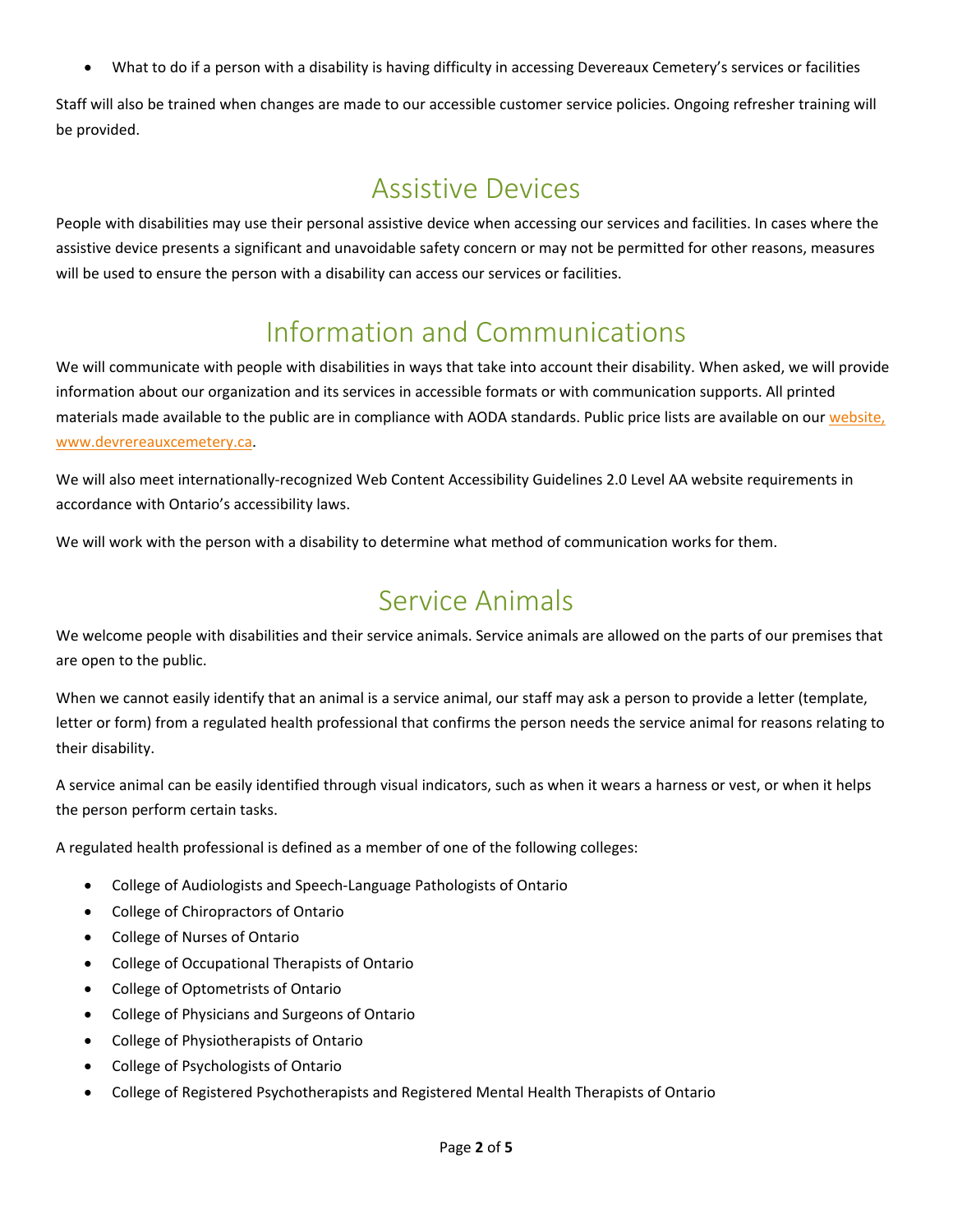If service animals are prohibited by another law, we will do the following to ensure people with disabilities can access our services or facilities:

- Explain why the animal is excluded
- Discuss with the customer another way of providing services or facilities

### Support Persons

A person with a disability who is accompanied by a support person will be allowed to have that person accompany them on our premises.

In certain cases, Devereaux Cemetery might require a person with a disability to be accompanied by a support person for the health or safety reasons of:

- The person with a disability
- Others on the premises

Before making a decision, Devereaux Cemetery will:

- Consult with the person with a disability to understand their needs
- Consider health or safety reasons based on available evidence
- Determine if there is no other reasonable way to protect the health or safety of the person or others on the premises

### Employment

We will notify employees, potential hires and the public that accommodations can be made during recruitment and hiring.

We will notify staff that supports are available for those with disabilities. We will put in place a process to develop individual accommodation plans for employees.

Where needed, we will also provide customized emergency information to help an employee with a disability during an emergency.

Employment accommodations and customized emergency information will be developed in such a way to respect the privacy of the employee.

## Design of Public Spaces

We will meet accessibility laws when building or making changes to public spaces. Public spaces include:

- Outdoor paths of travel (walkways, ramps, stairs)
- Accessible parking
- Service counters, waiting areas
- Building entrances
- Public washrooms (where applicable)

We will put procedures into place to prevent service disruptions to our accessible parts of our public spaces. In the event of a service disruption to our accessible parts of our public spaces, a notice will be placed as soon as possible detailing the nature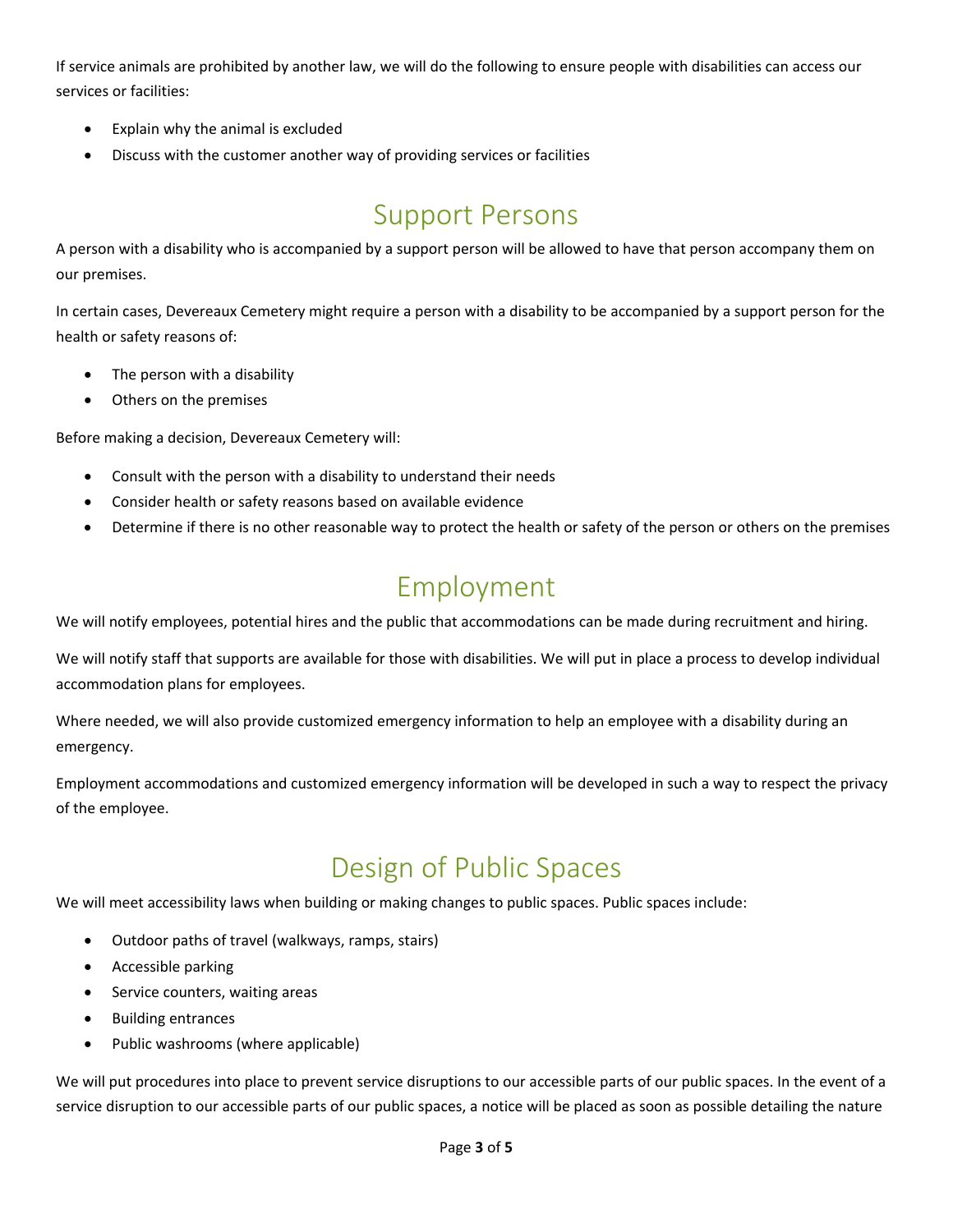of the disruption, and the estimated time the disruption will be resolved. Where appropriate, notification of the disruption will be posted on ou[r website, www.devereauxcemetery.ca.](http://www.devereauxcemetery.ca/)

# Feedback Process

Devereaux Cemetery welcomes feedback on how we provide accessible customer service. Customer feedback will help us identify barriers and respond to concerns.

Customers who wish to provide feedback on the way Devereaux Cemetery provides goods, services or facilities to people with disabilities can provide feedback in the following ways:

- By telephone: (905) 877-8500
- By mail to Devereaux Cemetery, c/o 600 Spring Gardens Rd, Burlington ON L7T 1J1
- By email to information@devereauxcemetery.ca
- Through the Contact Us page on our website, www.devereauxcemetery.ca/contact.php

All feedback, including complaints, will be handled in the following manner:

- Feedback will be directed to the Manager, Family Services. Depending on the nature of the feedback, it will be escalated to the Director of Cemeteries.
- Devereaux Cemetery will endeavor to provide initial response to feedback within two business days of receipt of the feedback.
- Devereaux Cemetery will make sure our feedback process is accessible to people with disabilities by providing or arranging for accessible formats and communication supports, on request.

# Notice of Availability of Documents

Devereaux Cemetery will notify the public that documents related to accessible customer service are available upon request by posting a notice in all cemetery offices.

Devereaux Cemetery will provide this document in an accessible format or with communication support, upon request. We will consult with the person making the request to determine the suitability of the format or communication support. We will provide the accessible format in a timely manner, and at no additional cost.

# Changes to Existing Policies

Any policies of Devereaux Cemetery that do not respect and promote the principles of dignity, independence, integration and equal opportunity for people with disabilities will be modified or removed.

# Timeline

### By January 1, 2012

• Develop and maintain a policy to provide individualized workplace emergency response information to employees with a disability.